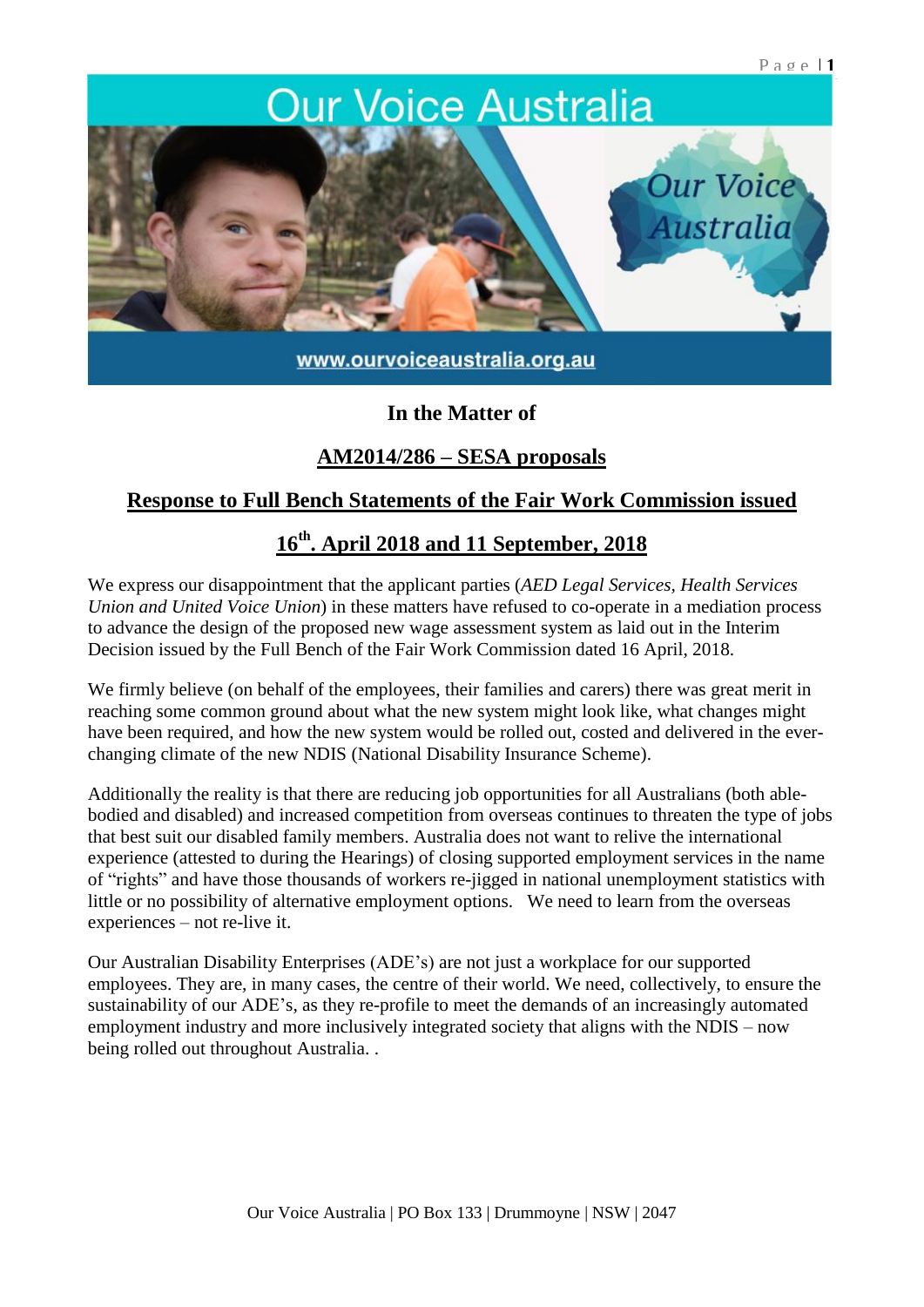As directed at **[6]** of the FWC Statement issued 0n 11 September, 2018 we provide our submission to:-

- **(i) The merits of the Provisional Views expressed in the Statement dated 16 April, 2018 and**
- **(ii) The possible design and implementation of the new wage assessment mechanism outlined in that Statement, should the Full Bench ultimately determine to proceed with the provisional views expressed there-in.**

#### **1. Provisional Views expressed in Statement issued 16 April, 2018**

- (i) We support, in general, the views expressed in the Interim Decision Notice. On the basis of the substantive issues raised during two weeks of formal arbitration, witness statements provided by some of our supported employees, their families and carers and the physical evidence gathered by Commission Members who visited actual work-sites engaged in typical day-to-day activities, we believe your provisional views are realistic, fair and provide what seems to be a simpler system for employers to deliver the ultimate goal. That goal is the opportunity of a job for our disabled family members. A job that is remunerated fairly, removed from the ideological arguments of supported employment v segregated employment and delivers the dignity of employment, self-esteem and social acceptance for our disabled ADE family members – in accordance with their right of choice.
- (ii) As a voice for our disabled ADE employees and family members we especially commend Para **[15]**(1) of the Interim Decision. This endorses, independently, the views of our supported employees, were they able to express it so eloquently. As their voice during these 4 years of industrial insecurity we, their families and carers, have never sought to preserve the status-quo. Rather we have battled against the well- resourced applicants (in this case) to ensure that the limited opportunities for our disabled family members were not removed because of ideology and insolvency. The SWS wage tool, the mandatory imposition of which was the case argued by the applicants, was designed for competitive open employment – not supported employment. The SWS, if accepted as the only wage assessment tool, threatened the existence of supported employment opportunity throughout the length and breadth of Australia.
- (iii) We acknowledge the complexity of the existing system of Wage Assessment Tools (WAT's). Their number and specific orientation to specific tasks needed to be overhauled and reviewed as part of the Modern Award Review. The Commission might not have agreed with the Wage Classification System (ABI/NSWBC model) which we supported, but the suggested system (not necessarily the espoused model), has withstood closer scrutiny and holds some merit for further analysis.
- (iv) Whilst supporting the provisional decision we remain very concerned about the lack of commitment, thus far, from the Commonwealth. The new system will need trialling. there will be a need for training, education, inductions and delivery. The new system must deliver viable services that do not deny entry to the most vulnerable – simply to ensure viability of the service. Every job counts – for our workers.

Our Voice Australia | PO Box 133 | Drummoyne | NSW | 2047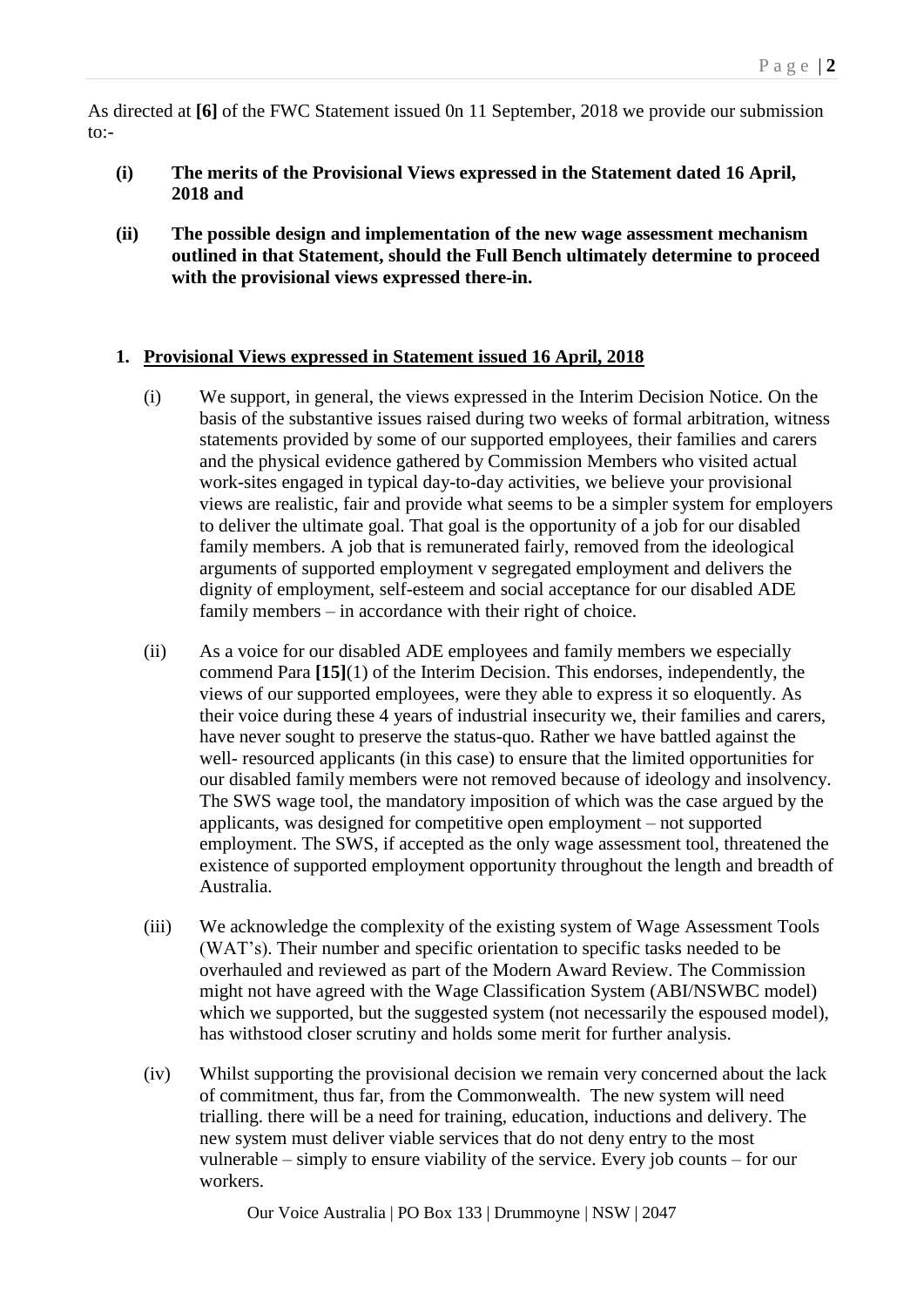(v) Again – the time frame over which this new system needs to be trialled, costed and delivered – is critical to the industrial solution with which the Fair Work Commission has been charged. That time frame – whatever it is - directly impacts on the lives of our disabled workers, their families and carers, as well as the success, or failure, of a new system designed to deliver an equitable, non-discriminatory wage for our disabled workers. We strongly disagree with the insistence by the applicant parties (*S26.page 8 of their submission dated 16/7/18*) that the Commission *"specify a short transitional period rather than a longer one, and urge against the phase out period being fixed by reference to the embryonic nature of the hybrid model"*. Their request defies commercial and best business practice. It is akin to mandatorily implementing a new national computer system without reference to costs, impacts and overall feed-back. We again plead for a transition period that is realistic and capable of being implemented, sustainably, throughout the nation's diverse range of supported employments sites – none of which are the same. The lives and jobs of our disabled family members depend on a realistic and achievable transition period.

#### **2. IMPLEMENTATION OF THE NEW WAGE SYSTEM**

- (i) Supported employees need, and are entitled to, security. The current insecurity created by ideological warfare has gone on since 2003. That has to end- sooner rather than later. We, as families and carers, and our disabled supported employment family members cannot curtail the rights of the applicants, but it has been shown that they are unrepresentative of the workers, themselves. Given the opportunity to provide the Court with evidence of services, supporting the legitimacy of their claims, there was no availability of services for us to inspect or employers, families and carers to cross-examine. There remains no guarantee that the applicants will not now pursue their alleged grievances through other legal avenues – as has been their history. (*Refer Appendix 1*).
- (ii) Despite the enormity of the task now facing the Commission, and in the absence of any mediation or conciliation to narrow the parameters of the issue for your deliberation – we all need a final industrial decision.
- (iii) Given a final industrial decision we then need some commitment from the Commonwealth – because the social issues are not the domain of the Fair Work Commission. We note by submission from the Commonwealth dated 4 July, 2018 there is a commitment for them *"to provide up to \$0.95million to support any agreed trail and analysis activities in the Commission to inform a new wage assessment approach under the Supported Employment Services Award 2010* ". Only time and implementation will inform the service providers, the workers, their families and carers of how this new system will be bedded down, how the contracted work within services will be "sized", costed and the productivity of the efforts of the workers measured.
- (iv) Sole carriage of this issue on behalf of our supported employee members, their families and carers remains with Our Voice Australia, in the future, as it has done, in the past. We remain an un-resourced voice for our supported employees, their families and carers- at the dictates of the applicant parties and their office and industrial resources. To date our applications to the Commonwealth for resources, other than our own personal ones, to participate at the same level as the applicant parties have been refused. Our disabled family members must continue to be given a

Our Voice Australia | PO Box 133 | Drummoyne | NSW | 2047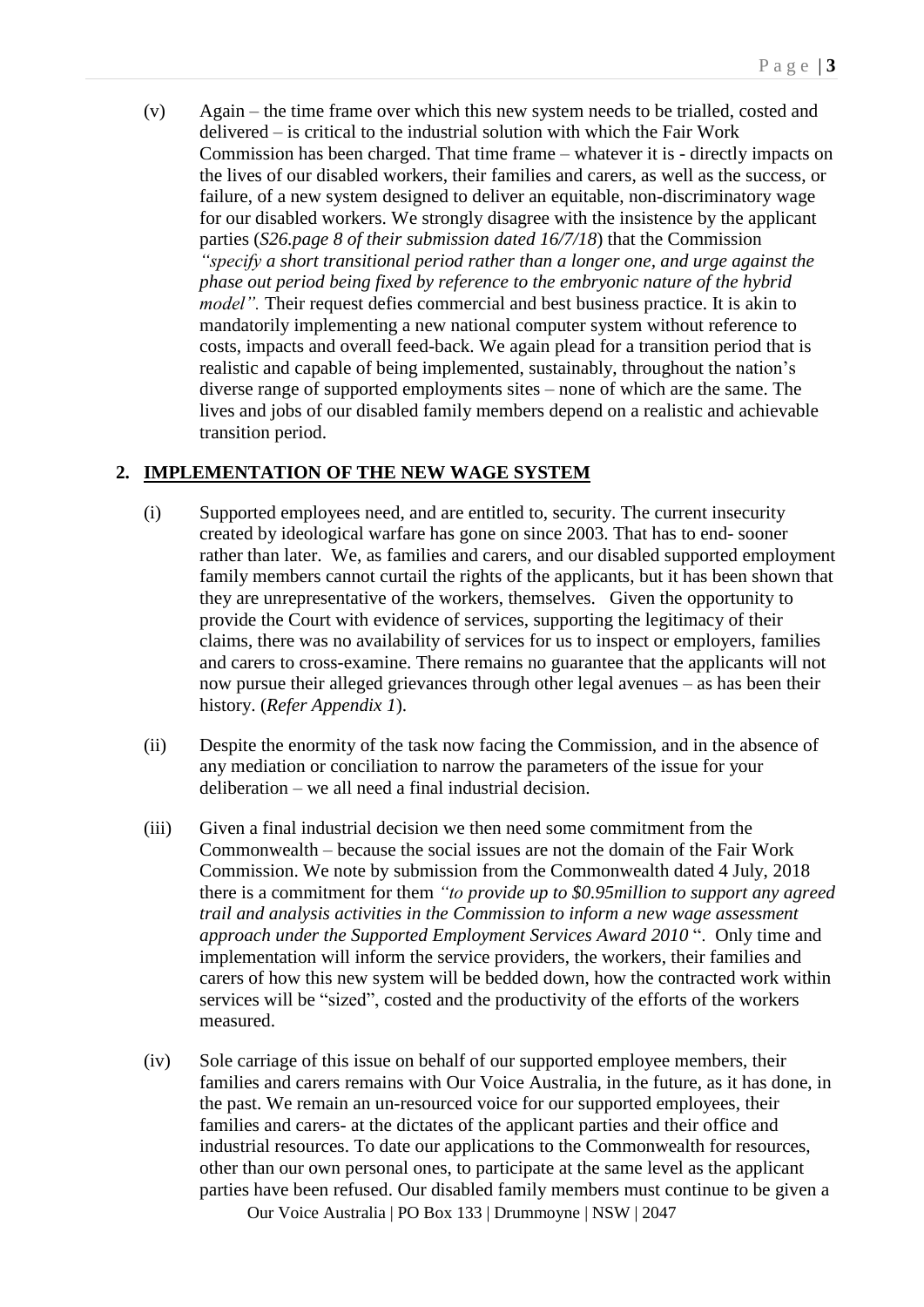voice, as distinct from the service providers in this matter, and we will continue to do our very best to ensure that. We have a good working relationship with National Disability Services, but we represent the workers, their families and carers – not the services. We just need to ensure the services remain viable – and are not forced to close.

- (v) We believe that, without any ability to mediate or conciliate with the applicant parties (at their insistence) there should be some type of working party overseeing the implementation of the final decision- whatever the Commission determines it to be
- (vi) When the final determination is made by the Commission we would suggest there should be some definitive action plans and time-lines to test and cost the new system. The Commonwealth should have a definitive role in that – consistent with their Summary of Consultation with Supported Employees (14 May, 2018) (*Refer Appendix 2)* and their previously mentioned commitment of a defined amount to *'support any agreed trial and analysis activities".*
- (vii) The issue of job-sizing, and how that is industrially achieved, must reflect the wide variety of tasks (and jobs) that are the core basis of contracts tendered for, and subsequently providing the jobs for our disabled family members at the local services throughout Australia. We know that some jobs are "one-ups" – so the system, however it is finally designed, must be flexible and fair enough to "size up" a task – as part of a job – as part of a final product – then measure the productivity to determine a price – for sale and for remuneration to the employees producing it. We cannot provide comment on this without discussing the issues with national service providers. We should be able to do so before the scheduled Hearings but wish to retain our right to address that at that time. With the absence of conciliation, as well as mediation, there has been no ability for us to "flesh out" the issues around sizing, trialling, costing and productivity, because of our lack of resources.
- (viii) Critical to the introduction of a new classification system, the issue of "nonproductive" time in the workplace, and how it is industrially treated, remains a matter of great concern for us, as families and carers. Our disabled family members have more significant workplace issues than most employees. This dictates the levels of individual supports required. That support level is never a constant, as we, their families know only too well. We are also aware that the support levels and incidental issues on the floor of the workplace create further disruption issues for fellow workers. "Assessment day" at the workshop, is one of heightened anxiety for our family members, as well as one when they are aware they have to be "fast" and "do it well" – for that day. That often produces an above average response. We offer no solutions, other than advocating for a good understanding of what it is, its impact, and the need for flexibility in both interpretation and implementation. Nonproductive time in supported employment is a very different "training" issue to that in open/competitive employment. Our disabled family members can have more than the average "bad" day, what they learn to-day could be forgotten to-morrow and the re-inforcement of routines and requirements needs to be more regular and more consistently provided.
- Our Voice Australia | PO Box 133 | Drummoyne | NSW | 2047 (ix) We have provided submissions, yet to be determined, relating to the support available in the workplace for our disabled employees when dealing with workplace issues. We contend the current mechanisms for workplace change and grievance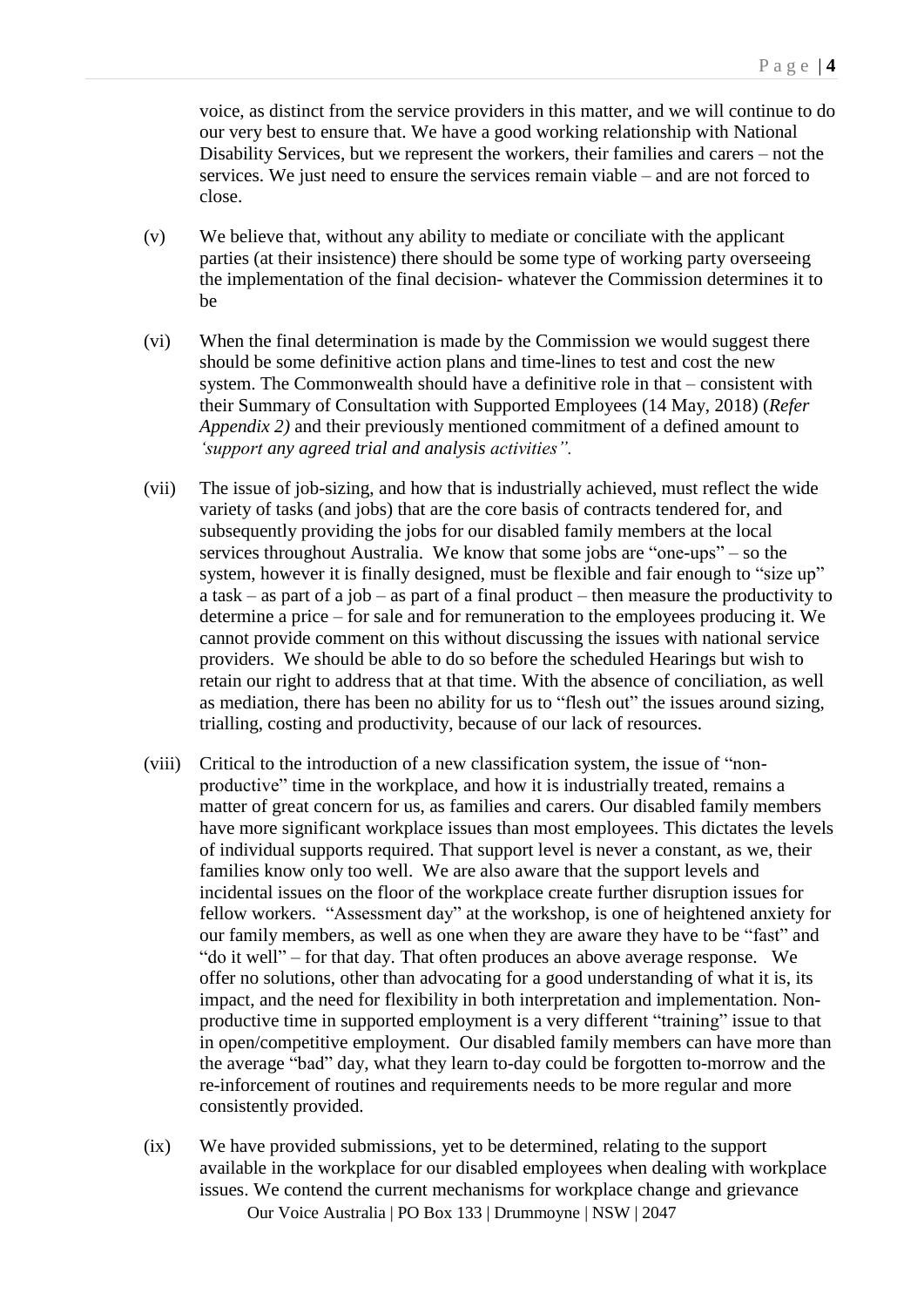require better understanding and education about workplace rights for our employees, their families, carers and/or advocates/nominees. We have suggested that there could/should be a process written into the modern Award to address this and we await a final determination

We provide these comments as our submission under your direction at **[6]** of your Statement issued on 11 September, 2018. We ask that it be accepted without any prejudice to any submissions we might wish to make at any future date in relation to these matters.

We also thank the Commission for their consideration, time and understanding of the unique needs of our disabled family members throughout the past 4 years, and whatever the future holds as this new wage system is defined, costed and implemented.

Sincerely,

Mary Walsh OAM, CPAS, AIFS JP(Qual)

macedal

**Our Voice Australia Regional Co-ordinator**

Mary Walsh PO Box 133, DRUMMOYNE Tel: 0418 887 976

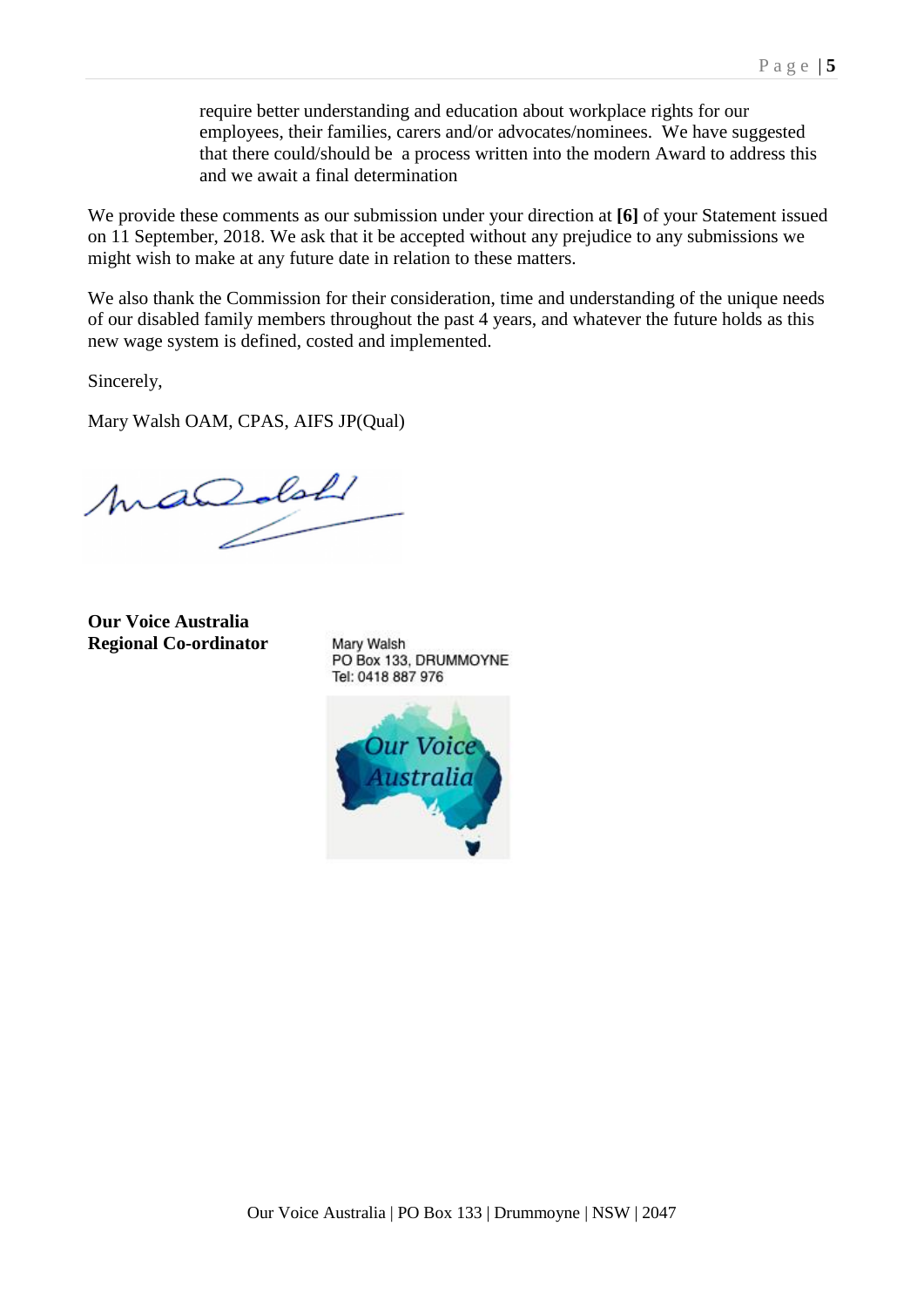# **Appendix 1**

As our disabled supported employees, their families and carers struggle to deal with employment changes and insecurity, we do so in an environment of insecurity and unheralded change with the NDIS (National Disability Insurance Scheme) roll out across our nation. We have all worked hard for this new entitlement system for people with a disability – their families and carers - but it is a matter of recorded fact that there are considerable "glitches in the system" still to be worked through  $-5$  years later.

It is a commercial and practical reality that all new systems have those glitches. No doubt the embryonic hybrid wage system will also experience those issues.

With a basic lynch-pin of "choice and control" as the foundation of the NDIS – many of our members lack the capacity to exercise either - without considerable advocacy and emotional support. This is often provided by their families who remain, in many cases, the primary carers.

As we all plan to move forward we need to remember that the applicant parties will, based on their history, use all their "rights" to obtain their own organisational goals. We respect their right to do so – but it is relevant to refer to the latest example of their rights-based advocacy determined in the Administrative Appeals Tribunal in case number **2016/0787** dated 11 December, 2017.

This was presided over by Deputy President Kenny and Senior Member Poljak and was the case brought by People with a Disability Australia against the Australian Human Rights Commission in the Sydney Registry. On behalf of our supported employee members, their families and carers, Our Voice Australia was an adjoined party to these proceedings, at our own cost. We were the only voice for our affected workers, their families and carers. The applicant case sought to over-turn the extension granted by the Human Rights Commission for our Australian Disability Enterprises (ADE's) to transition from the use of the BSWAT (Business Services Wage Assessment Tool) to any other industrially approved alternate tool.

The full transcript of the case is available from the relevant agency as AAT2016/0787. The Decision and Reasons for decision in AAT2016/0187 & 2016/1854 was delivered, under the General Division on 19 June, 2018.

Four (4) of the findings of that case are relevant to *FWC - AM2014/286*- because the action includes some of the same applicant parties. We have, therefore, included this as part of our submission relevant to the FWC Interim Decision.

- (1) The Nojin Principle as established in Cwlth [2012] FCAFC 192 relates solely to workers with intellectual disability. This was re-affirmed in *AAT2016/0787*. It is that group of workers and their families whom we represent;
- Our Voice Australia | PO Box 133 | Drummoyne | NSW | 2047 (2) The *AAT2016/0787* case sought to overturn the transition period granted by the Human Rights Commission for our ADE's to transition from the BSWAT to an alternative, industrially approved Wage Assessment Tool (WAT). This was not upheld by the Tribunal Decision which affirmed the transition period granted to the sector by the Human Rights Commission. This is important for the FWC as we move towards a final decision and implementation process in the current Review. The applicant parties in AAT2016/0787 (and its subsidiary cases) took legal action to speed  $up$  – and backdate - the determined transition period – after the event. This was despite the obvious commercial and logistical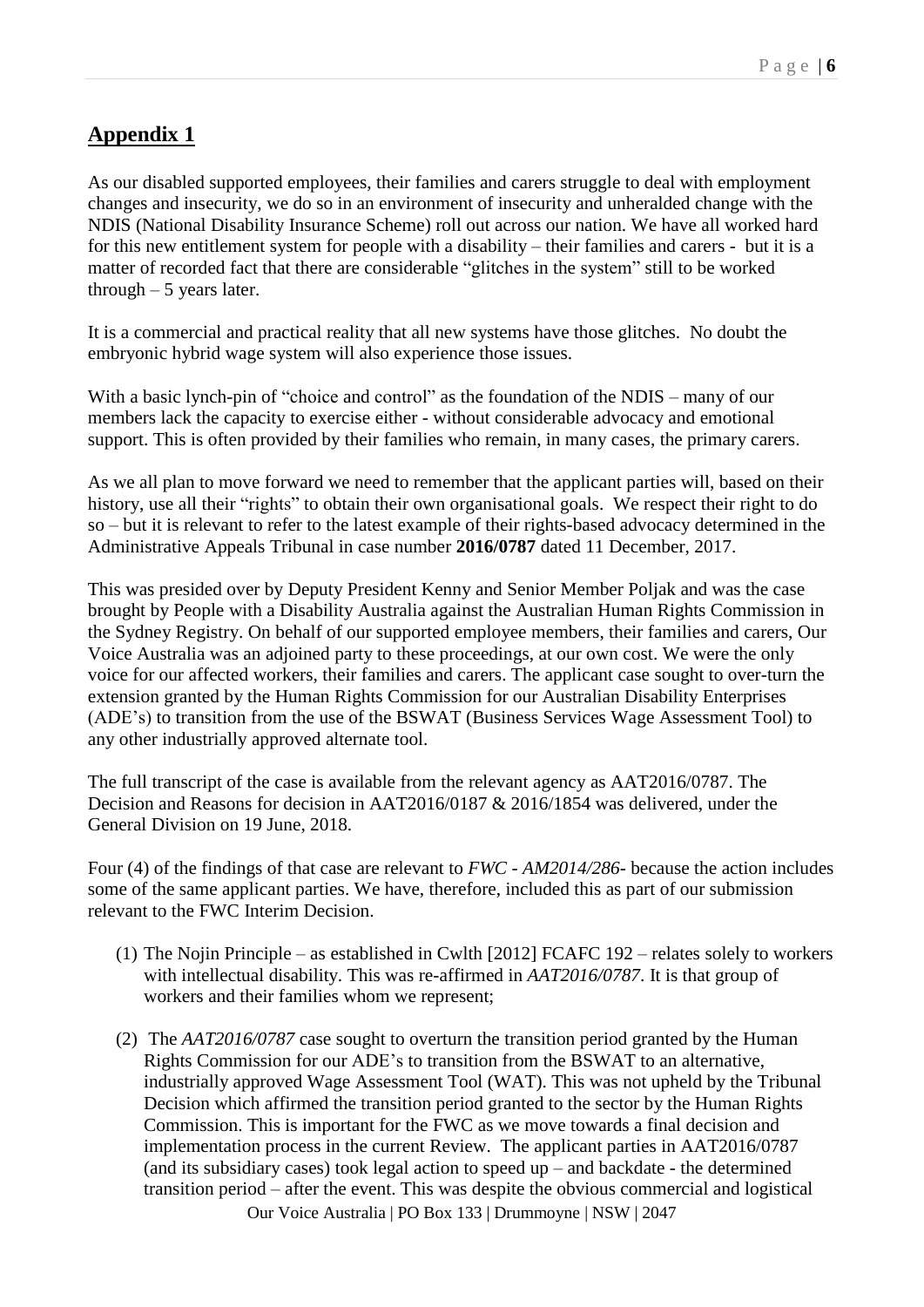difficulties in assessing almost 9000 workers, with limited assessors, throughout a nation where the tyranny of distance reigns supreme. The applicant parties have already given notice that they do not want the transition date to be extended on the basis of the embryonic nature of the new hybrid wage system. This is a further example of rights v reality and responsibility. It is very relevant to the implementation issues now faced by us all.

(3) The *"duality of focus*" that constitutes our ADE's was reaffirmed by the expert witness for the applicant parties (*Para 5 –P-38 AAT 2016/0787*). That *"duality of focus*" is acknowledged as social and employment. The Fair Work Commission has no control over the social aspect. That is a matter for the Commonwealth. However, the FWC is cognisant of it. We can only ask for a transition period that is both reasonable and achievable as the new wage system is implemented;

In a more general way I refer to *Para 20(P-78)of AAT2016/0787*. Statements within the proceedings related to claims by the applicant parties that the Human Rights Commission had not given sufficient weight to the supported employees who had made their own submissions supporting the case being put by the applicant parties. The applicant parties felt aggrieved because they felt too much weight had been given, by the Human Rights Commission to submissions made by parent/carers. My transcript response then remains the same for this submission. *"If only our family members could exercise their rights by doing submissions themselves. God help us – none of us would be here".* We remain the only un-resourced group in these – and other legal battles – but the reality remains the same.

Many of our disabled supported employees cannot make their case – in an industrial court- and/or many other settings. We, as their parent/carers have to make that case for them. We continue to do our best to do that. We do so as un-resourced advocates.

Employment options and the dignity of work are critical for our disabled family members. Our ADE's must move forward in the new climate of the NDIS. We need to ensure those options remain sustainable because every job counts.